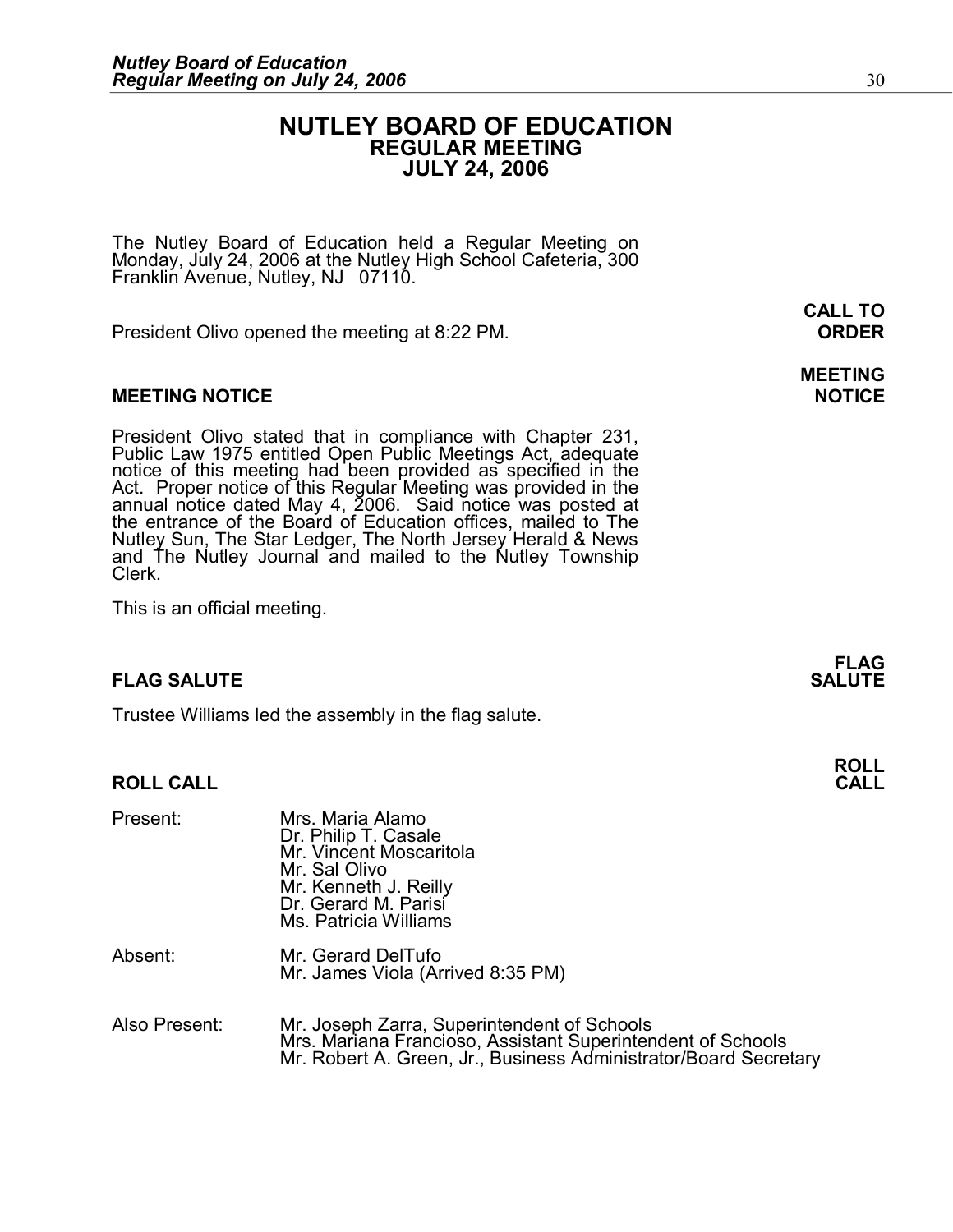#### **APPROVAL OF MINUTES APPROVE**

BE IT RESOLVED that the Board of Education approves the following minutes:

July 6, 2006 - Conference/Special Meeting<br> July 6, 2006 - Closed Executive Session<br> June 26, 2006 - Regular Meeting<br> June 26, 2006 – Closed Executive Session<br> June 26, 2006 – Closed Executive Session

Trustee Parisi moved, Trustee Alamo seconded, and the Board June 26, 2006 – Closed Executive Session<br>Trustee Parisi moved, Trustee Alamo seconded, and the Board<br>unanimously approved by voice vote a motion to approve the<br>minutes as listed.

Board Secretary Green read, and the trustees acknowledged, the following items of correspondence:

A thankyou note from the family of Patricia Miller for the Board's expression of sympathy.

A thank-you note from Barbara Hirsch for the watch for her retirement.

A thankyou note to the Board from James Tricarico for giving him the opportunity to serve the Nutley Board of Education.

A thankyou note to the Board from Marissa Ryder for giving her the opportunity to sit in on the monthly Board meetings as the student representative.

A variance notice regarding property at 187 Washington Avenue being 200 feet within school property.

# **SPECIAL ORDER OF BUSINESS SPECIAL ORDER**

Superintendent Zarra welcomed everyone in attendance and announced that athletic awards would be presented tonight to students for their athletic achievements.

Mr. Catrambone, High School Principal, thanked the Administration, Board, coaches present, parents and booster clubs for their support.

Administration, Board, coaches present, parents and booster<br>clubs for their support.<br>Mr. Piro, Athletic Director, spoke in detail and recognized the<br>individuals listed on Schedule A for their numerous athletic clubs for their support.<br>Mr. Piro, Athletic Director, spoke in detail and recognized the<br>individuals listed on Schedule A for their numerous athletic<br>achievements. achievements.

Ms. Zullo, Head Softball Coach, spoke positively about her team and their victory as NJSIAA State Sectional Champions.

# **SPECIAL ORDER**<br>OF BUSINESS **A**

## **CORRESPONDENCE CORRESPONDENCE**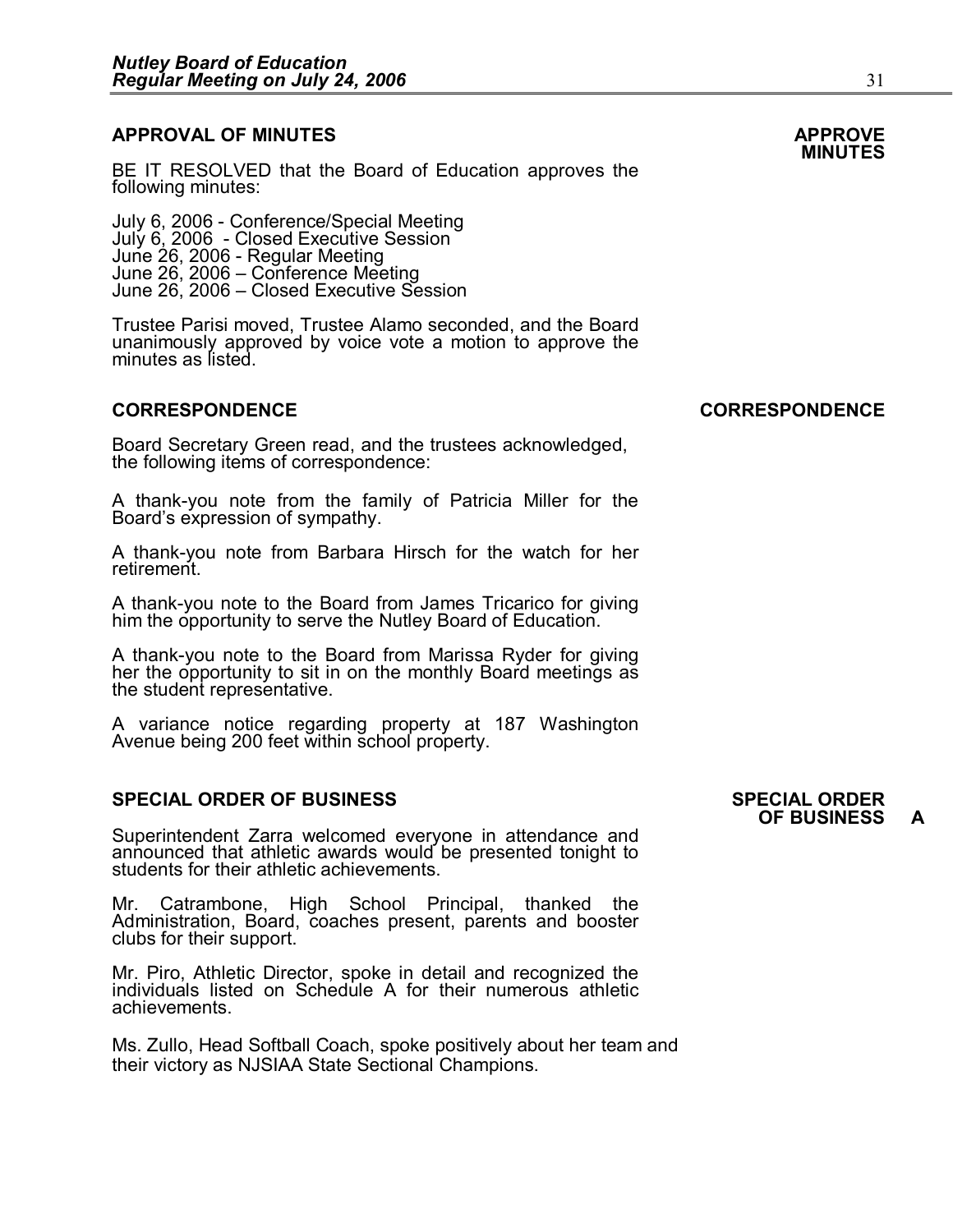Trustee Viola arrived at 8:35 PM.

# **RECESS MEETING RECESS** At 8:40 PM upon the suggestion of President Olivo, Trustee Reilly moved, Trustee Parisi seconded, and the Board unanimously approved by voice vote a motion to recess. **RECONVENE MEETING RECONVENE** At 8:47 PM Trustee Moscaritola moved, Trustee Reilly seconded, and the Board unanimously approved by voice vote a motion to reconvene the open public meeting. **SUPERINTENDENT'S REPORT**<br> **SUPERINTENDENT'S REPORT**

Superintendent Zarra presented the Superintendent's Report dated July 24, 2006, Schedule A, and spoke about the following items:

Giant Stadium Visit -Personnel Vacancies - Advertised -Commissioners Tour of the Schools<br>-FMS Construction Project -Special Ed & NCLB Goals for the Coming Year

## **BOARD SECRETARY'S REPORT REPORT**

Board Secretary Green presented the Board Secretary's Report dated July 24, 2006 and spoke about the following items:

-Gym Floor in High School<br>-Skylight in High School Gym<br>-Visit to Transportation Operations<br>-Memo on Spring Garden Mold

- **COMMITTEE REPORTS REPORTS** Trustee Alamo Academic Committee Trustee Casale Finance Committee
- Trustee Casale <sup>1</sup> Finance Committee<br>Trustee Viola <sup>1</sup> Athletic Committee
- 

**SECRETARY'S** 

**BOARD** 

**COMMITTEE**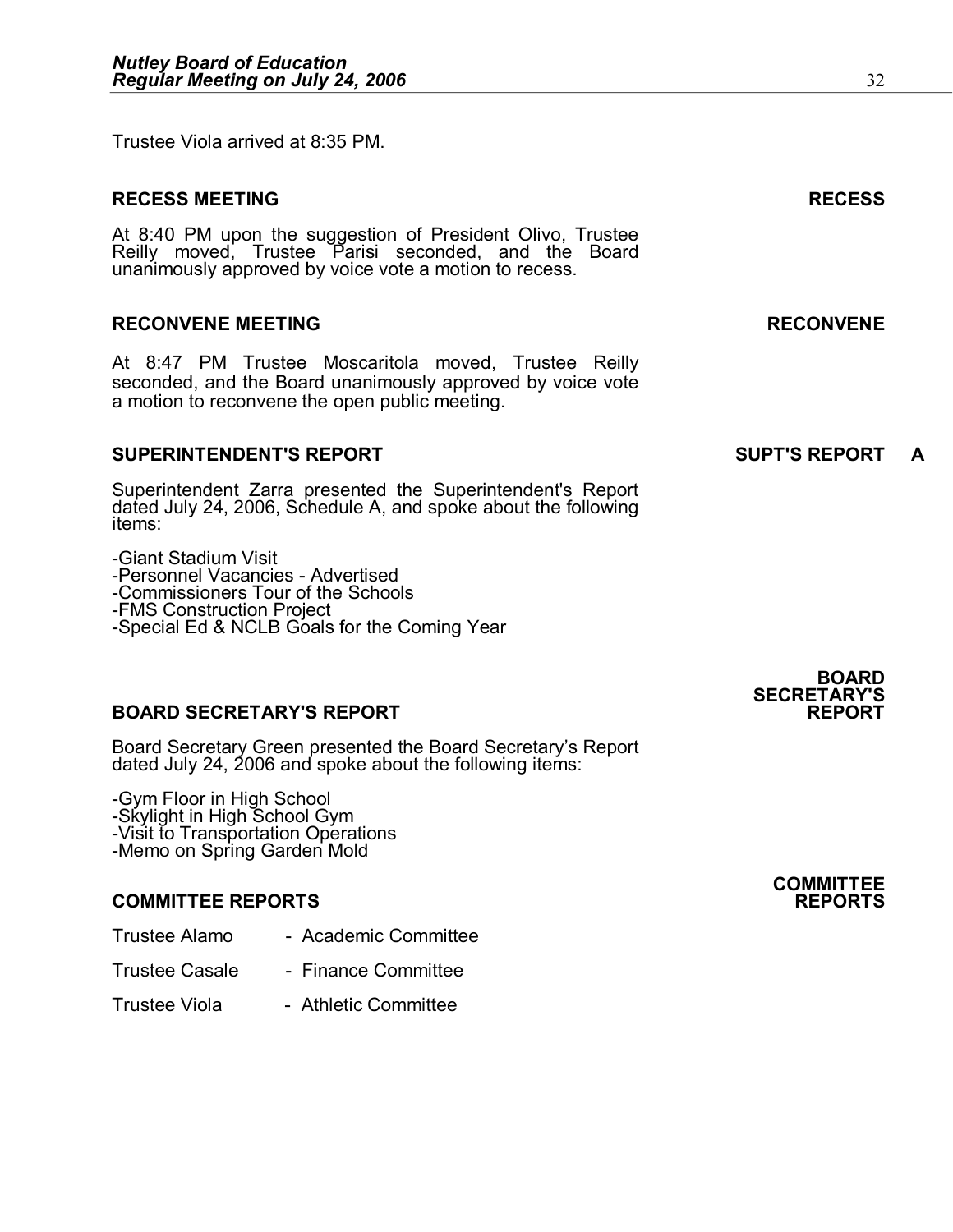## **HEARING OF CITIZENS (Resolutions Only) HEARING OF HEARING OF**

Time was allowed for comments and questions from the public on proposed resolutions. **UNTABLE** 

President Olivo made a motion to untable the Pomptonian resolution titled Approval of Food Service Management Company which was tabled at the July 6, 2006 Special Meeting.

Trustee Parisi approved the motion seconded by Trustee Viola. The motion was carried out by voice vote with Trustee Casale voting "No."

Superintendent Zarra recommended to rescind the original motion Approval of Food Service Management Company presented at the July 6, 2006 Special Meeting.

Trustee Moscaritola approved the motion seconded by Trustee Casale and unanimously approved by voice vote from the Board.

#### **SUPERINTENDENT'S RESOLUTIONS SUPT'S**

President Olivo allowed time for comments and questions from the Board on the proposed resolutions.

Trustee Parisi moved, Trustee Alamo seconded, a motion that from the Board on the proposed resolutions.<br>Trustee Parisi moved, Trustee Alamo seconded, a motion that<br>the Board approves the Superintendent's Resolutions<br>numbers 1 through 25 as listed below.

Resolutions 1 through 25 were approved by roll call vote with the following exception:

1. President Olivo and Trustees Moscaritola and Reilly abstained on Resolution #7 – Reappointments – Professional Staff. 1. **RESIGNATION – Principal PRINCIPAL**

BE IT RESOLVED that the Board of Education approves the acceptance of the resignation of Mrs. Cynthia Anne Healy, Lincoln School Principal, effective July 1, 2006. 2. **RESIGNATION – Teacher TEACHER**

2. **RESIGNATION – Teacher**<br>BE IT RESOLVED that the Board of Education approves the<br>acceptance of the resignation of Mrs. Mary Anne Maher, Social<br>Studies teacher, effective July 1, 2006.

**POMPTONIAN**

**RESCIND POMPTONIAN**

# **RESOLUTIONS**

**RESIGN<br>PRINCIPAL** 

# **RESIGN**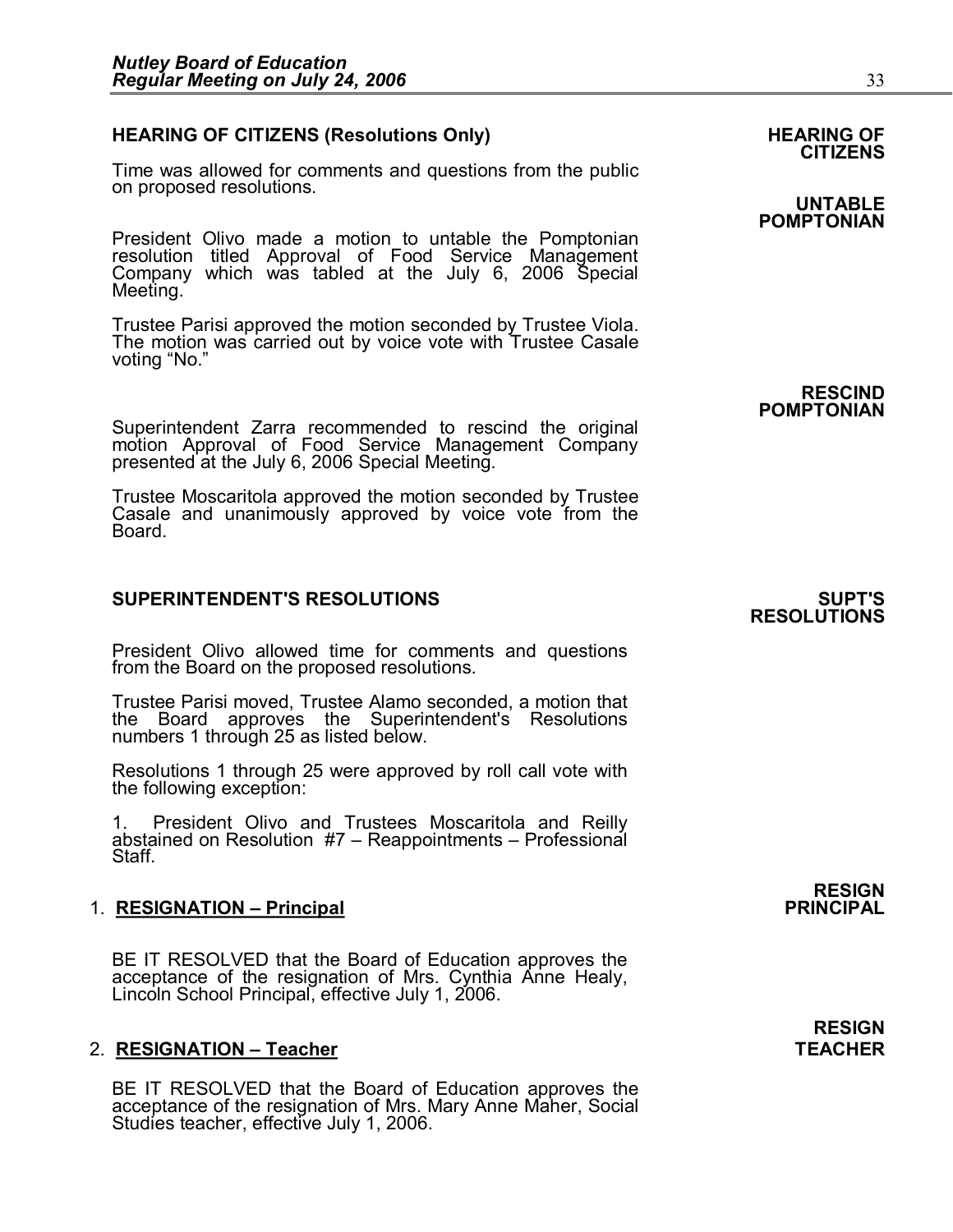#### 3. **AMEND APPOINTMENTS Summer Custodial Employment**

BE IT RESOLVED that the Board of Education approves the amending of the resolution approved at the May 22, 2006 Regular Meeting to reflect a change in Matthew Lotito's hourly rate to \$8.00.

#### 4. **RESCIND/APPOINT – Teacher**

BE IT RESOLVED that the Board of Education approves the rescinding of the resolution approved at the June 26, 2006 Board Meeting, appointing Theresa Lappostato as teacher for the  $2006-07$  school year.

BE IT FURTHER RESOLVED that the Board of Education approves the appointment of Mrs. Theresa Lappostato as me 2006-07 scriool year.<br>BE IT FURTHER RESOLVED that the Board of Education<br>approves the appointment of Mrs. Theresa Lappostato as<br>permanent unassigned substitute, effective September 1, 2006 BE IT FURTHER RESOLVED that the Board of Education<br>approves the appointment of Mrs. Theresa Lappostato as<br>permanent unassigned substitute, effective September 1, 2006<br>for the 2006-07 school year, at the rate of \$81.00 per fringe benefits which include health benefits and dental plans.

#### 5. **AMENDING RESOLUTION – REAPPOINTMENTS – Administrative and Supervisory Personnel**

BE IT RESOLVED that the Board of Education approves the amending of the resolution, approved at the June 12, 2006 Board Meeting to reflect a change in longevity for Mr. Robert O'Dell to \$4,300

LEAVE OF ABSENCE – Teacher<br>BE IT RESOLVED that the Board of Education approves a<br>leave of absence in accordance with the New Jersey Family LEAVE OF ABSENCE – Teacher<br>
BE IT RESOLVED that the Board of Education approves a<br>
leave of absence in accordance with the New Jersey Family<br>
Leave Act for Mrs. Nicole Crowe effective September 1, 2006 through November 24, 2006.

through November 24, 2006.<br>BE IT FURTHER RESOLVED that the Board of Education<br>approves a childrearing leave of absence for Mrs. Crowe. approves a childrearing leave of absence for Mrs. Crowe, effective November 27, 2006 through February 14, 2007 with a return date of Feburary 15, 2007. **REAPPOINT B**  7. **REAPPOINTMENTS – Professional Staff**

BE IT RESOLVED that the Board of Education approves the<br> reappointment of the professional staff listed on the attached<br> Schedule B for the 2006-07 school year on the salary guide at the classification, step and annual salary as indicated in accordance with the 2006-07 Teachers' Salary Guide.

#### **AMEND APPOINT SUMMER CUSTODIAL EMPLOYMENT**

#### **RESCIND/APPOINT TEACHER**

#### **AMEND REAPPOINT ADMIN. & SUPERVISORY PERSONNEL**

# **LEAVE OF ABSENCE** 6. **LEAVE OF ABSENCE – Teacher TEACHER**

# **PROFF. STAFF**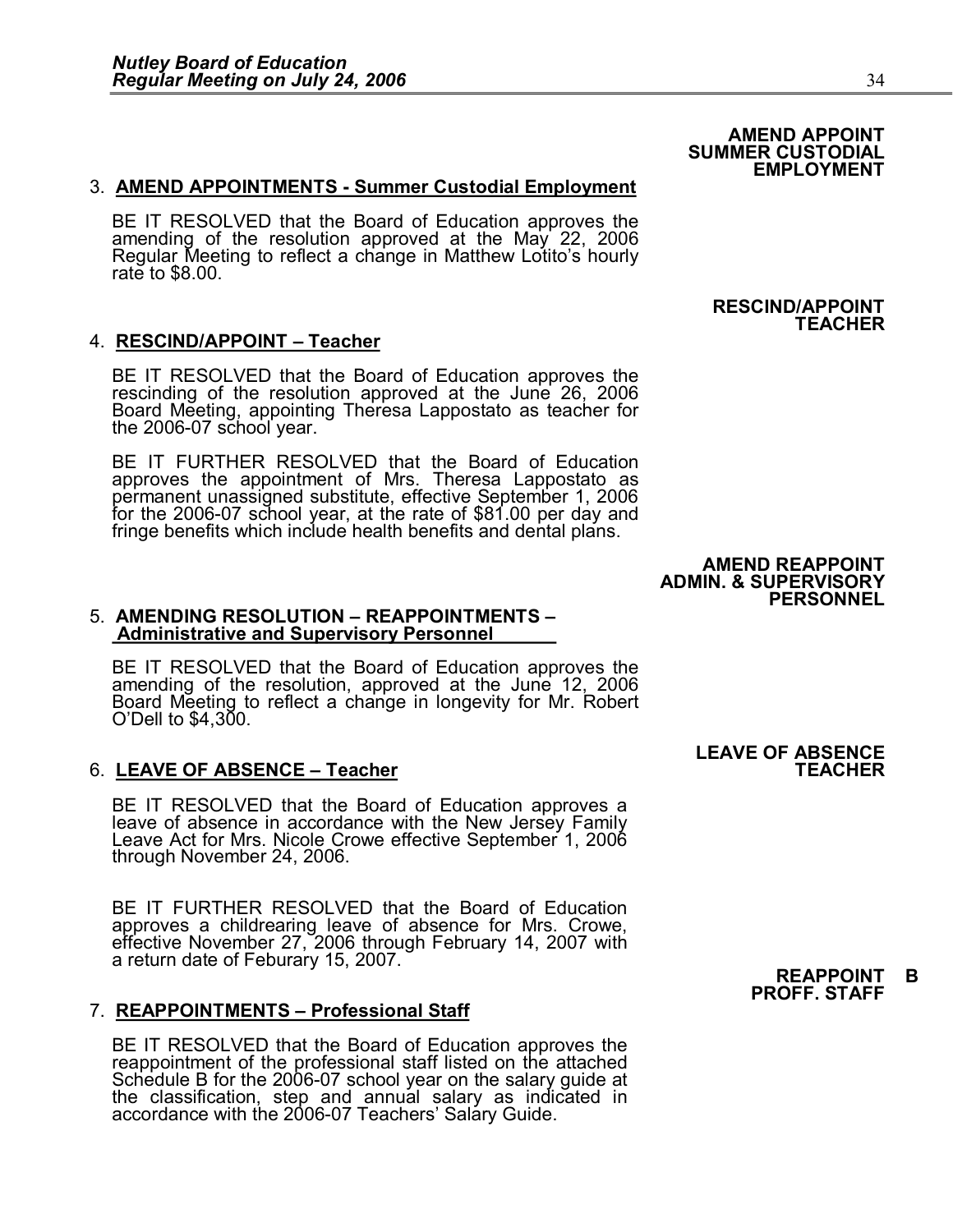#### **REAPPOINT C NON-TENURED TEACHERS**

#### 8. REAPPOINTMENTS - Non-Tenured Teachers

BE IT RESOLVED that the Board of Education approves the reappointment of the non-tenured teachers listed on the attached Schedule C for the 2006-07 school year on the salary guide at the classification, step and annual salary as indicated in accordance with the 2006-07 Teachers' Salary Guide.

#### 9. **REAPPOINTMENTS – Secretarial/Clerical Personnel**

**REAPPOINTMENTS – Secretarial/Ciencal Personnel**<br>BE IT RESOLVED that the Board of Education approves the<br>reappointment of the personnel listed on the attached<br>Schedule D for the 2006-07 school year at the salaries agreed<br>u reappointment or the personnel listed on the attached<br>Schedule D for the 2006-07 school year at the salaries agreed<br>upon and in accordance with the step and annual salary as<br>indicated in accordance with the 2006-07 Secreta

**REAPPOINT SEC./CLERICAL D PERSONNEL**

# **REAPPOINT E INSTRUCTIONAL AIDES**

#### 10. **REAPPOINTMENTS – Instructional Aides**

BE IT RESOLVED that the Board of Education approves the reappointment of the instructional aides listed on the attached Schedule E for the 2006-07 school year at the classification and step as indicated in accordance with

**REAPPOINT H DISTRICT-WIDE** 

#### **11. REAPPOINTMENTS - District-Wide Personnel**

BE IT RESOLVED that the Board of Education approves the reappointments of the district-wide personnel for the school year 2006-2007 listed on Schedule H at the salaries indicated.

#### 12. **REAPPOINTMENTS – Executive Secretaries**

BE IT RESOLVED that the Board of Education approves the reappointments of the executive secretaries for the school vear 2006-2007 listed on Schedule I at the salaries indicated.

**REAPPOINT I EXEC. SEC.**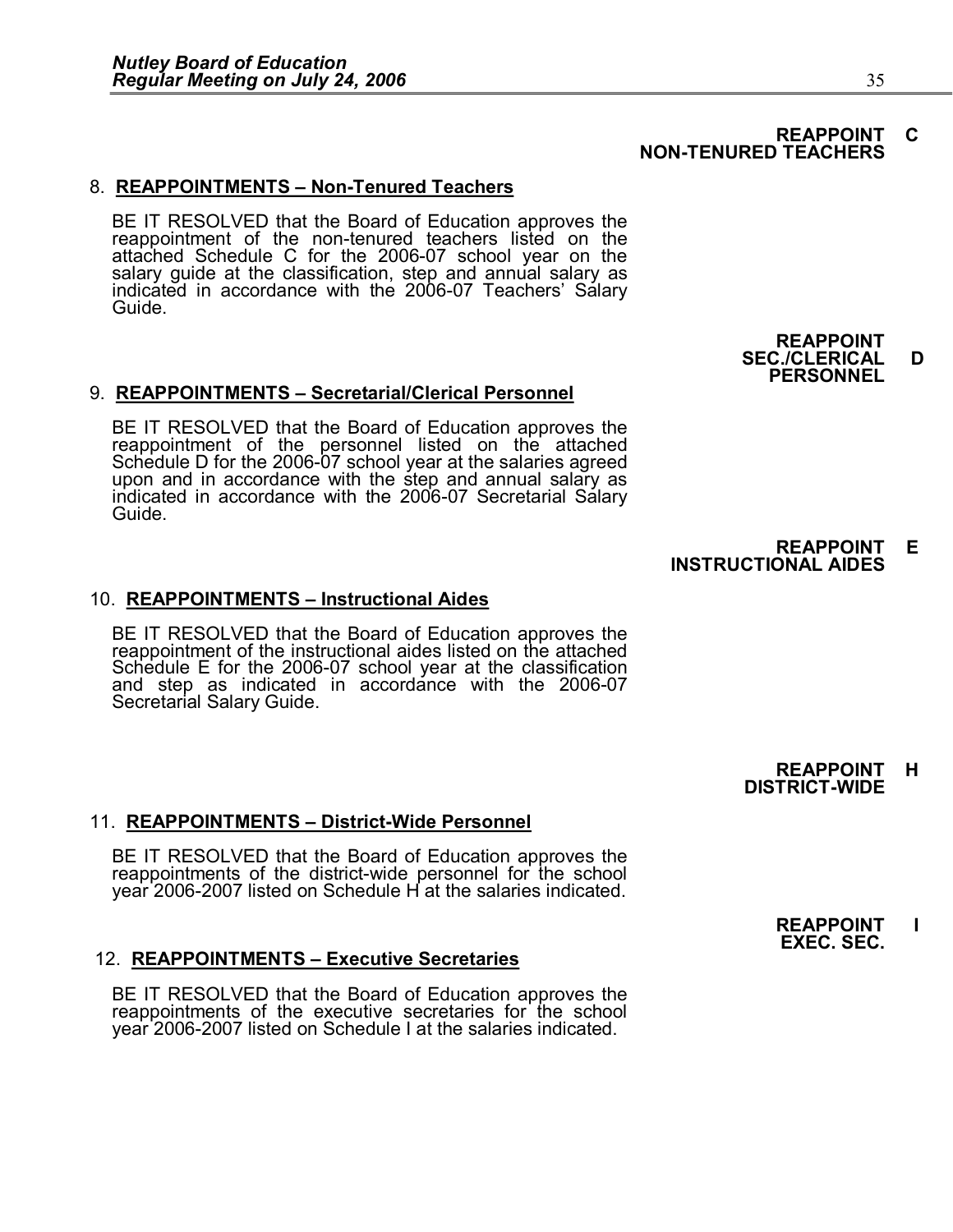#### 13. **APPROVAL OF SUBSTITUTE RATES 2006-07 SCHOOL YEAR**

BE IT RESOLVED that the Board of Education approves the substitute rates for the 2006-07 school year as per attached Schedule J.

#### 14. **APPROVE CONTRACT OCCUPATIONAL THERAPY SERVICES**

BE IT RESOLVED that the Board of Education approves a contract with Cindy Palley for the purpose of providing occupational therapy services for the 2006-07 school year at a rate of \$400.40 per day in a total amount not to

#### 15. **APPOINTMENTS – Athletics**

BE IT RESOLVED that the Board of Education approves the Fall athletic appointments listed on the attached Schedule F for the 2006-07 school year on the salary guide at the classification and step as indicated in accordance with the 2006-07 Coaches Salary Guide.

# 16. **APPOINTMENTS – Professional Staff PROF STAFF**

BE IT RESOLVED that the Board of Education approves the<br>
appointment of the personnel listed below for the 2006-07<br>
school year, effective September 1, 2006 in accordance with<br>
the 2006-07 Teachers' Salary Guide

| <b>Name</b>      | <b>Degree</b> | <b>Step</b> | <b>Salary</b> |
|------------------|---------------|-------------|---------------|
| Jane Frost-Guzzo | $B.A.+30$     | 9           | \$48,000      |
| David E. Nycz    | B.A.          | 6           | 42,000        |
| Joniene Ryder    | B.A.          | 6           | 42,000        |
| Donald Sellari   | $B.A.+30$     | 14          | 56,500        |
| Daniel Wormann   | $B.A.+15$     | 8           | 44.950        |

#### 17. **APPOINTMENT – Permanent Unassigned Substitute**

BE IT RESOLVED that the Board of Education approves the<br>appointment of Mrs. Marie Sanders as permanent unassigned<br>substitute, effective September 1, 2006, for the 2006-07<br>school year, at the rate of \$81.00 per day and frin

#### **APPROVE J SUB RATES**

**APPROVE O.T. SERVICES**

> **APPOINT F ATHLETICS**

**APPOINT**<br>PROF STAFF

**APPOINT PERM UNASSIGNED SUB**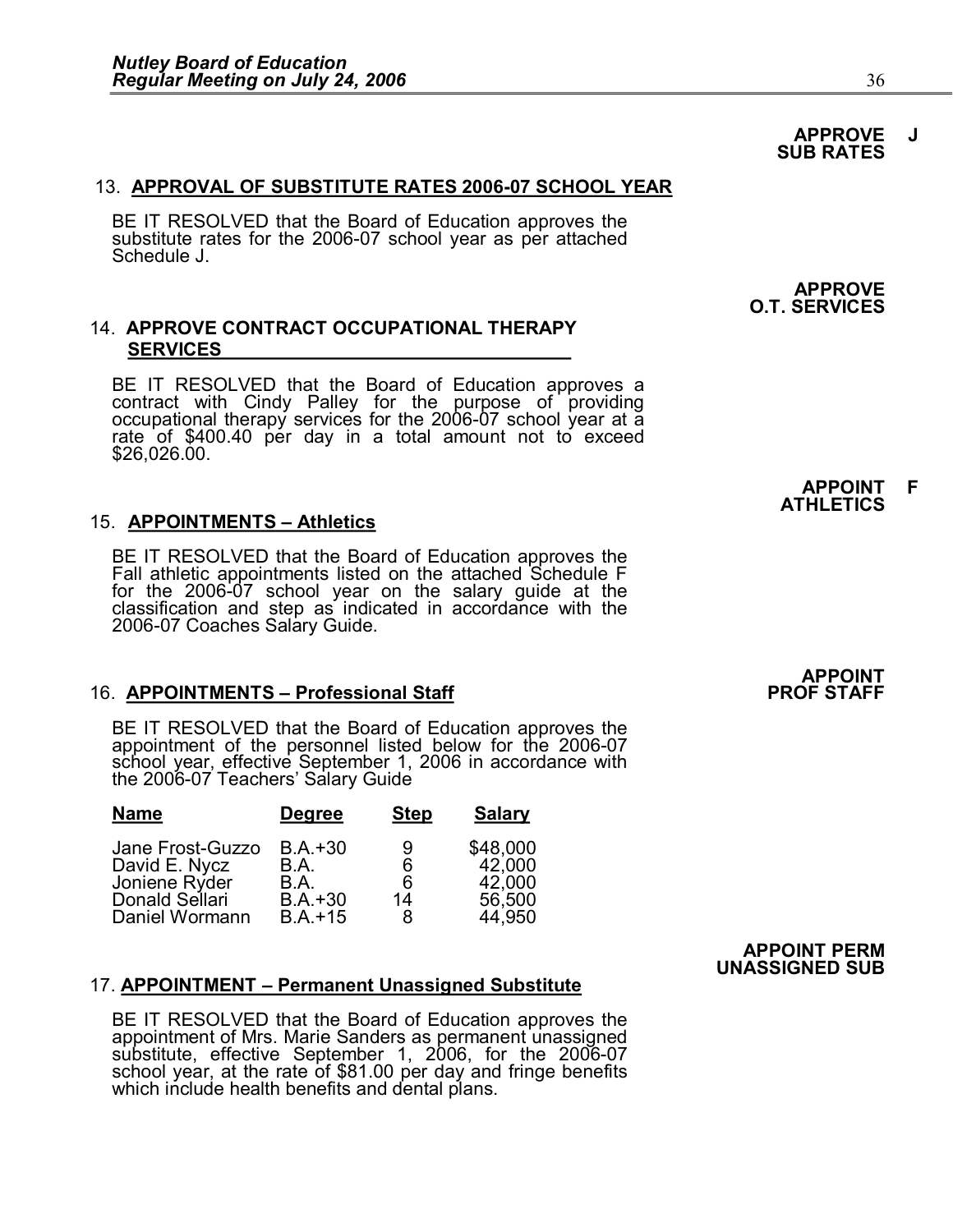#### 18. **APPOINTMENTS – Summer Employment**

BE IT RESOLVED that the Board of Education approves the Following MENTS - Summer Employment<br>Following personnel be permitted to work during the summer<br>following personnel be permitted to work during the summer

|               | following personnel be permitted to work during the sumr<br>of 2006 as follows:                |                                 |
|---------------|------------------------------------------------------------------------------------------------|---------------------------------|
|               | Michael Ortiz -- Tech. Dept. Asst. - 3 weeks<br>Leonardo Pugliese -Tech. Dept. Asst. - 3 weeks |                                 |
| Susan Bresnan | - Librarian                                                                                    | -five (5) days<br>per diem rate |

#### 19. **APPOINTMENT – Asbestos Program Manager**

WHEREAS, the Asbestos Hazard Emergency Response Act<br>of 1986 (AHERA) required the Board of Education to<br>designate a person as Asbestos Program Manager who would<br>be responsible to ensure that the requirements of the AHERA<br>ru

NOW, THEREFORE, BE IT RESOLVED that the Board of Education appoints Philip Nicolette as the Asbestos Program Manager for the 2006-07 school year.

#### 20. **ESTABLISHING HOURLY RATES FOR PARTTIME SCHOOL AIDES - 2006-07 SCHOOL YEAR**

BE IT RESOLVED that the Board of Education approves the following hourly rates be paid to part-time school aides for the 2006-07 school year: rollowing nourly rates be paid to part-time school aldes for the<br>2006-07 school year:<br>Step 1 - \$13.23 Step 2- \$14.01 APPROVE EXTENDED G

21. **APPROVAL OF RATESEXTENDED DAY PROGRAM**  for the 2006-07 School Year

BE IT RESOLVED that the Board of Education approves the pay rates listed on the attached Schedule G for the Nutley Board of Education Extended Day Program for the 2006-07 school year. school year.<br>22. **EXTRA COMPENSATION**<br>22. **EXTRA COMPENSATION** 

BE IT RESOLVED that the Board of Education approves the following personnel be paid extra compensation in the amounts indicated for services rendered: **DAY RATES**



**APPOINT** 

**ASBESTOS MGR**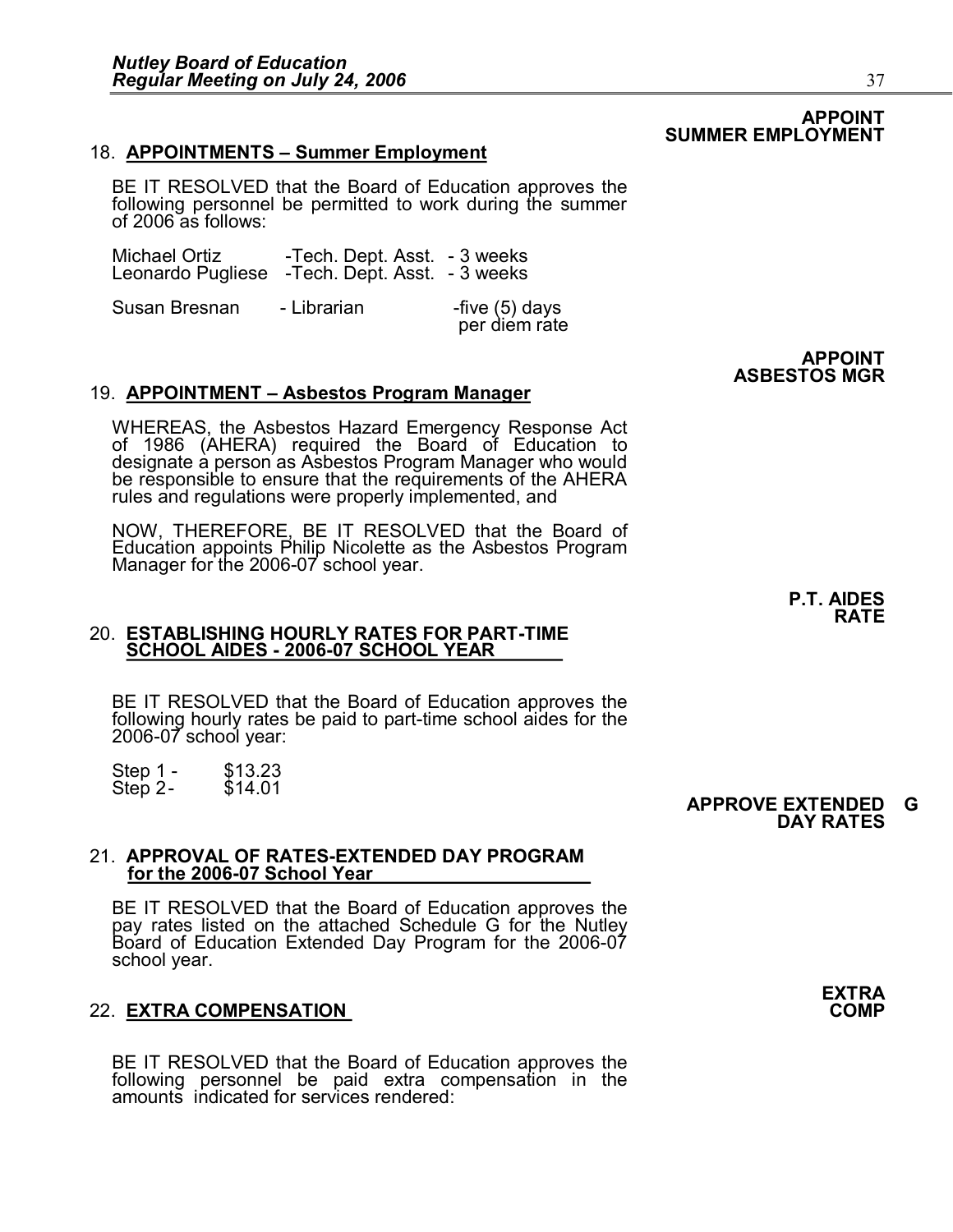#### **PAYMENT FOR SUMMER HOURS – Month of July, 2006**

Joseph Piro \$4,350.00

# **PAYMENT FOR SUMMER HOURS – Guidance**

|                                                                                                                                                                                              | Department - June 26 and 27, 2006 |  |  |  |
|----------------------------------------------------------------------------------------------------------------------------------------------------------------------------------------------|-----------------------------------|--|--|--|
| \$295.36<br>Donna Cocco<br>460.46<br>Kathryn Comune<br>James Cummings<br>460.46<br>James Mauro<br>460.46<br>453.46<br>Mary Frances Simmons<br>Susan Scerbo<br>460.46<br>Joyce Wood<br>418.48 |                                   |  |  |  |

# **PAYMENT FOR EXTRA EVENING HOURS PAYMENT FOR EXTRA EVENING HOURS<br>
<u>P.T.O. Concerts – March 7 and May 29</u><br>
Dennis McPartland \$251.15**

# **PAYMENT FOR FILMING BOE MEETING**  Michelle Wlosek \$ 22.50 **June 29, 2006**

#### **CENTRAL DETENTION COVERAGE – June, 2006**

## **High School**

| Marcellino Marra(HS-FMS) | \$18.77 |
|--------------------------|---------|
| Denise Mazza             | 18.77   |
| Joseph Simko             | 112.62  |
| Lisa Vallo               | 93.85   |

#### **Franklin School**

| Jennifer Ambrose  | 75.08 |
|-------------------|-------|
| Joseph Cappello   | 37.54 |
| Tracy Egan        | 56.31 |
| Louis Manganiello | 18.77 |
| Nicholas Norcia   | 37.54 |

#### **SATURDAY MORNING SUSPENSIONS – June, 2006**

## **High School**

| <b>HIGH SCHOOL</b>                                                                            |                                      |
|-----------------------------------------------------------------------------------------------|--------------------------------------|
| Joseph Cappello(HS-FMS)<br>Marcellino Marra(HS-FMS)<br>Nicholas Norcia (HS-FMS)<br>Lisa Vallo | \$78.45<br>156.90<br>78.45<br>156.90 |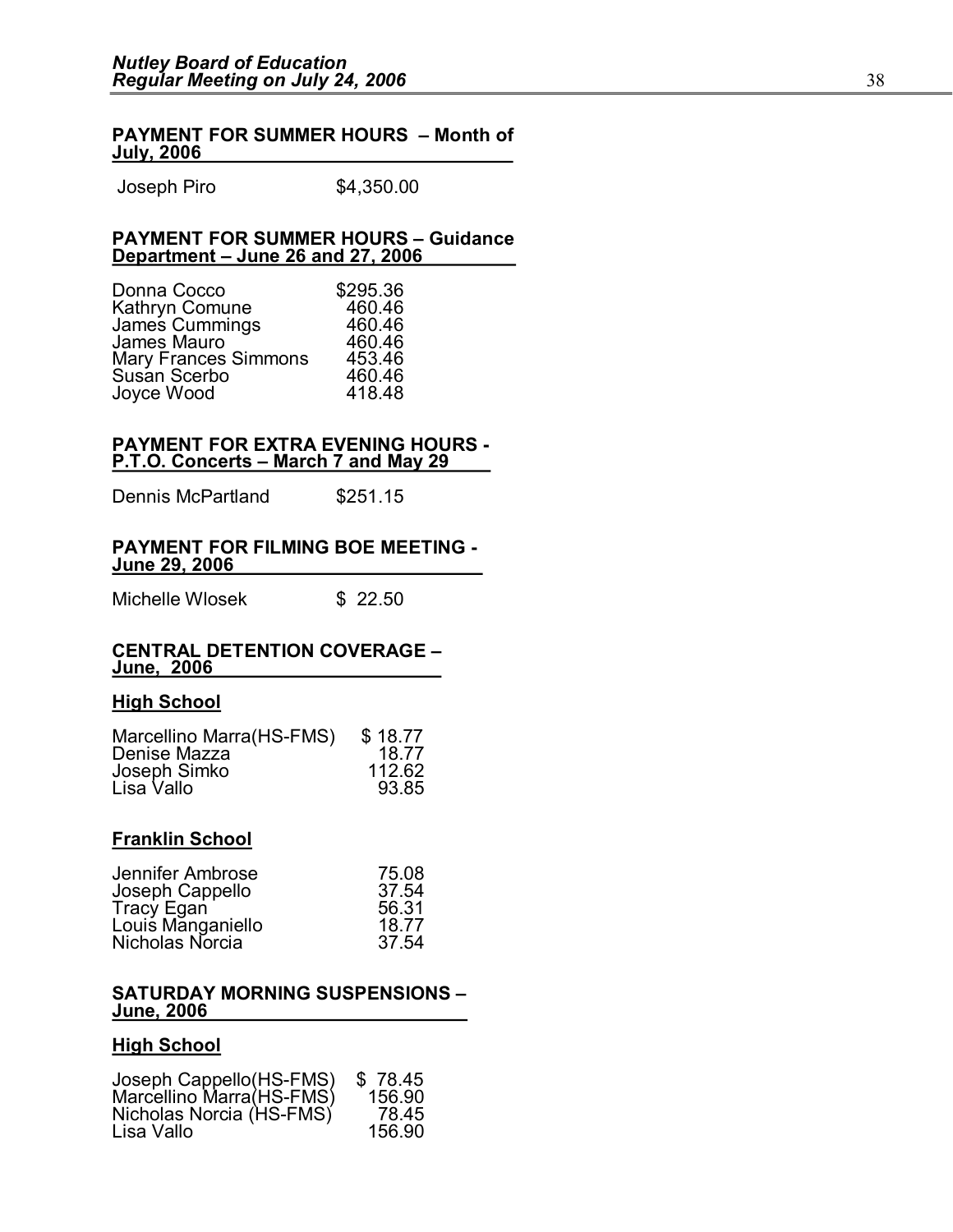#### **Franklin School**

| Jennifer Ambrose  | 156.90 |
|-------------------|--------|
| Joseph Cappello   | 78.45  |
| Louis Manganiello | 78.45  |

#### 23. **TRANSFER OF PERSONNEL**

BE IT RESOLVED that the Board of Education approves, upon the recommendation of the Superintendent of Schools, the following transfers:

| Name                         | From                                    | To                        |
|------------------------------|-----------------------------------------|---------------------------|
| Karen Klecak<br>Lisa Luberto | Radcliffe/Yant.<br><b>Spring Garden</b> | Washington<br>High School |

**NATIONAL SCHOOL LUNCH PROGRAM 20062007**

**TRANSFER OF PERSONNEL**

#### 24. NATIONAL SCHOOL LUNCH PROGRAM - 2006-07 **School Year**

BE IT RESOLVED that the Board of Education approves its<br>
BE IT RESOLVED that the Board of Education approves its<br>
entering into an agreement with the State Department of<br>
Education for a continuation of the National School BE IT RESOLVED that the Board of Education approves its<br>entering into an agreement with the State Department of<br>Education for a continuation of the National School Lunch<br>Program in the Nutley Schools for the 2006-07 school Program in the Nutley Schools for the 2006-07 school year,<br>and<br>BE IT FURTHER RESOLVED that the Board of Education<br>hereby designates its Business Administrator/Board Secretary

as the person to be responsible for implementing and carrying out the terms of the agreement.

#### **DETERMINING FREE OR REDUCED LUNCH**

#### 25. **DETERMINING ELIGIBILITY FOR FREE OR REDUCED PRICED MEALS**

BE IT RESOLVED that the Board of Education approves its conforming with state and federal regulations and hereby agrees to the established policy with respect to determining eligibility for free or reduced price meals, and

agrees to the established policy with respect to determining<br>eligibility for free or reduced price meals, and<br>BE IT FURTHER RESOLVED that Mr. Robert A. Green, Jr.,<br>Business Administrator/Board Secretary shall determine engibility for free or reduced price meals, and<br>BE IT FURTHER RESOLVED that Mr. Robert A. Green, Jr.,<br>Business Administrator/Board Secretary shall determine<br>which individual children are eligible for a free or reduced<br>pric

which individual children are eigible for a free or reduced<br>price meal under the established policy, and<br>BE IT FURTHER RESOLVED that the Secretary/Business<br>Administrator shall cause a notice concerning the provisions<br>for f BE IT FURTHER RESOLVED that the Secretary/Business<br>Administrator shall cause a notice concerning the provisions<br>for free or reduced lunches to be inserted in a newspaper<br>circulating in the school district.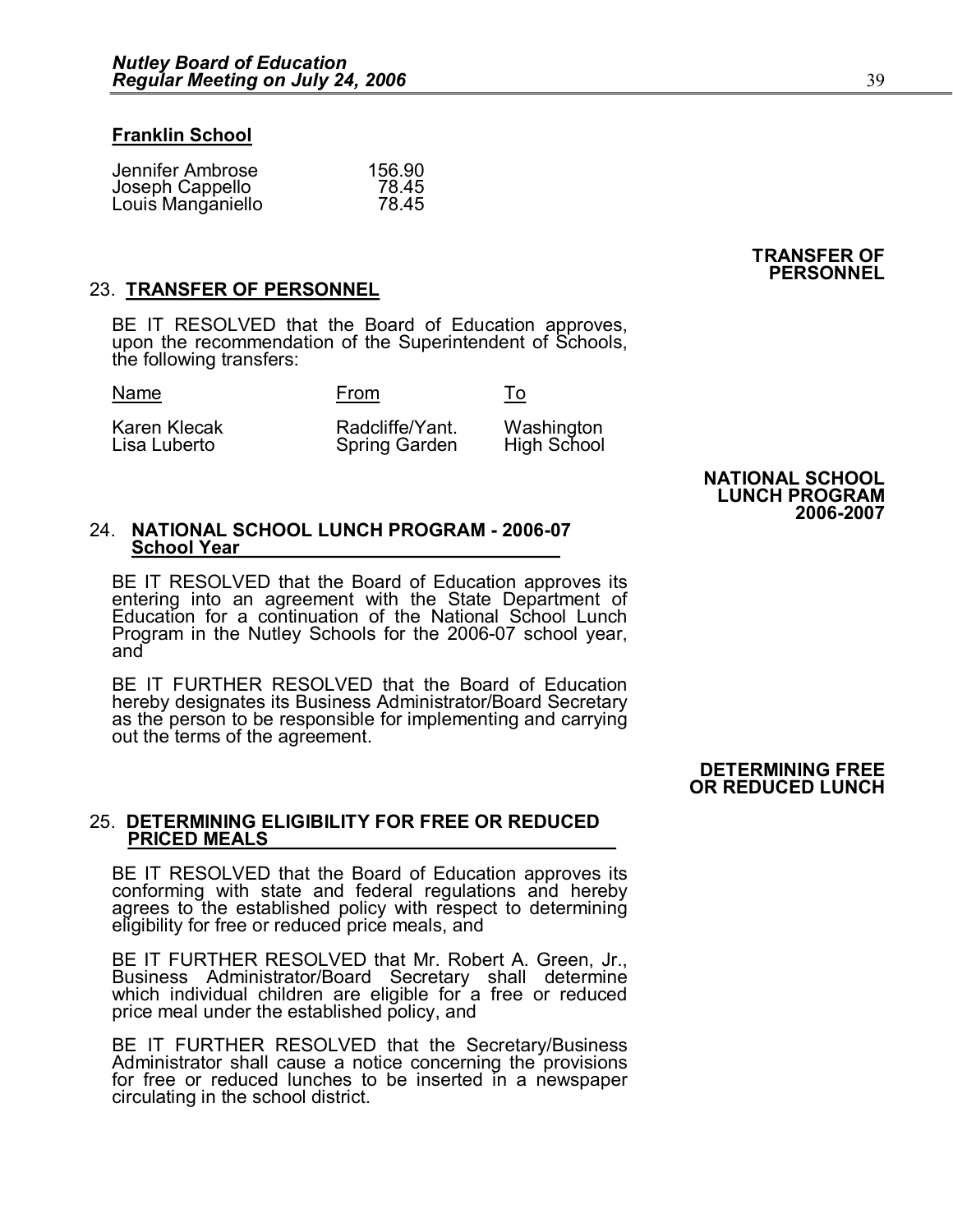#### **THIS RESOLUTION WAS TABLED APPROVE 8 TH GRADE VECTOR SOCIAL STUDIES**

#### 26. **APPROVAL OF THE GRADE 8 SOCIAL STUDIES and GRADE 8 VECTOR SOCIAL STUDIES CURRICULUM**

BE IT RESOLVED that the Board of Education approves the Grade 8 Social Studies and Grade 8 Vector Social Studies Curriculum presented at the July 24, 2006 Board Meeting.

#### **THIS RESOLUTION WAS TABLED TEXTBOOK APPROVAL**

## 27. **TEXTBOOK APPROVAL**

BE IT RESOLVED that the Board of Education approves the use of the following textbook:

GRADE EIGHT SOCIAL STUDIES GRADE EIGHT VECTOR SOCIAL STUDIES

Journey Across Time: The Early Ages<br>
Spielvogel, Jackson J.<br>
Publishers, Glencoe-McGraw Hill and The National Geographic Society, 2005

> **APPOINT VOLUNTEER COACH**

## 28. **APPOINTMENT – Volunteer Coach**

. APPOINTMENT – Volunteer Coach<br>Trustee Casale moved, and Trustee Parisi seconded, the<br>following resolution. Upon being put to a roll call vote the . **APPOINTMENT – volunteer Coacn**<br>Trustee Casale moved, and Trustee Parisi seconded, the<br>following resolution. Upon being put to a roll call vote the<br>resolution was approved.

resolution was approved.<br>BE IT RESOLVED that the Board of Education approves the<br> appointment of Mr. Brian Koribanick for the position of<br>
volunteer football coach for the 2006/2007 school year.<br> **RESIGNATION** 

**FOOTBALL COACH**

## 29. **RESIGNATION – Athletics**

. **RESIGNATION – Athletics**<br>Trustee Moscaritola moved, and Trustee Viola seconded, the<br>following resolution. Upon being put to a roll call vote the . RESIGNATION – Athletics<br>Trustee Moscaritola moved, and Trustee Viola seconded, the<br>following resolution. Upon being put to a roll call vote the<br>resolution was approved.

BE IT RESOLVED that the Board of Education approves the resignation of Mr. Michael Tesei as Assistant Football Coach, effective July 24, 2006.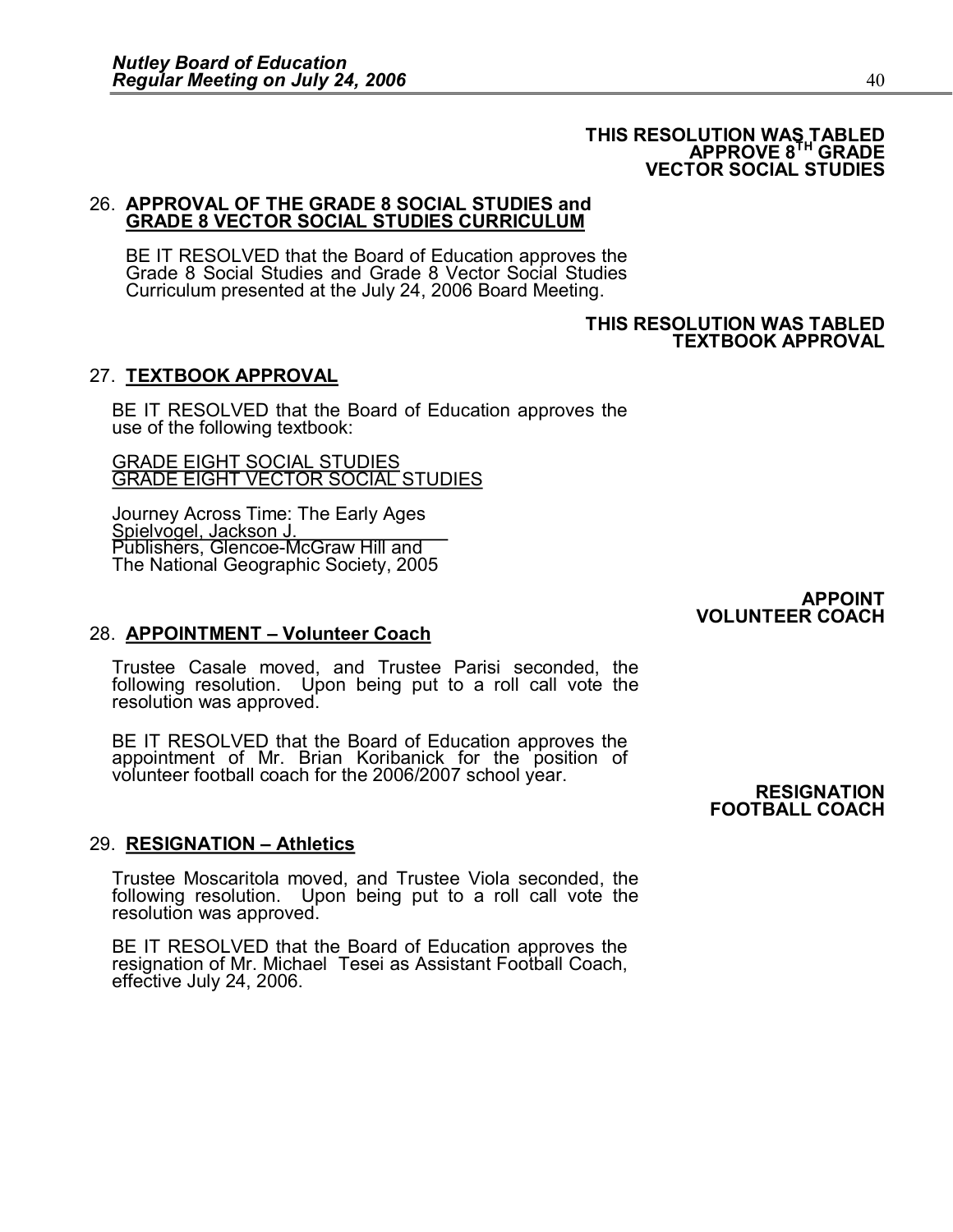**BOARD SECRETARY'S RESOLUTIONS**<br>
President Olivo allowed time for comments and questions<br>
From the Board on the proposed resolutions. from the Board on the proposed resolutions.

Trustee Reilly noted the amendment to Policy 5300 – Use of Defibrillator(s) to remove the words "on school grounds" in paragraph three.

Trustee Reilly moved, and Trustee Viola seconded, a motion that the Board approves the Business Administrator/Board Secretary's Resolutions numbers 1 through 16 as listed below.

The Business Administrator/Board Secretary's Resolutions 1 through 16 was unanimously approved by roll call vote.

# 1. **SECRETARY & TREASURER'S REPORT REPORTS B**

1. **SECRETARY & TREASURER'S REPORT**<br>BE IT RESOLVED that the Board of Education approves the<br>acknowledgement and acceptance of the reports of the Board<br>Secretary (Appendix A) and Treasurer of School Monies<br>(Appendix B) for

## **2. CERTIFICATION OF MAJOR ACCOUNT FUND STATUS**

BE IT RESOLVED that pursuant to NJAC 6A:23-2.11(c) 4, the<br>Nutley Board of Education certifies that as of June 30, 2006,<br>after review of the Secretary's monthly financial report<br>(Appropriations section) and upon consultatio fiscal year. (Major funds are General Fund, Capital Projects and Debt Service.)

# external and the set of the set of the set of the set of the set of the set of the set of the set of the set of<br>BILLS AND MANDATORY PAYMENTS **MANDATORY C**<br>PAYMENTS

BILLS AND MANDATORY PAYMENTS<br>BE IT RESOLVED that the Board of Education approves the<br>payment of bills and mandatory payments dated June 27, 2006 BE IT RESOLVED that the Board of Education approves the<br>payment of bills and mandatory payments dated June 27, 2006<br>to June 30, 2006 in the total amount of \$2,942,854.47 and July<br>1, 2006 to July 24, 2006 in the total amoun

## **CERTIFICATION FUND STATUS**

## **BOARD SECRETARY'S**

**SECY. & TREAS. A**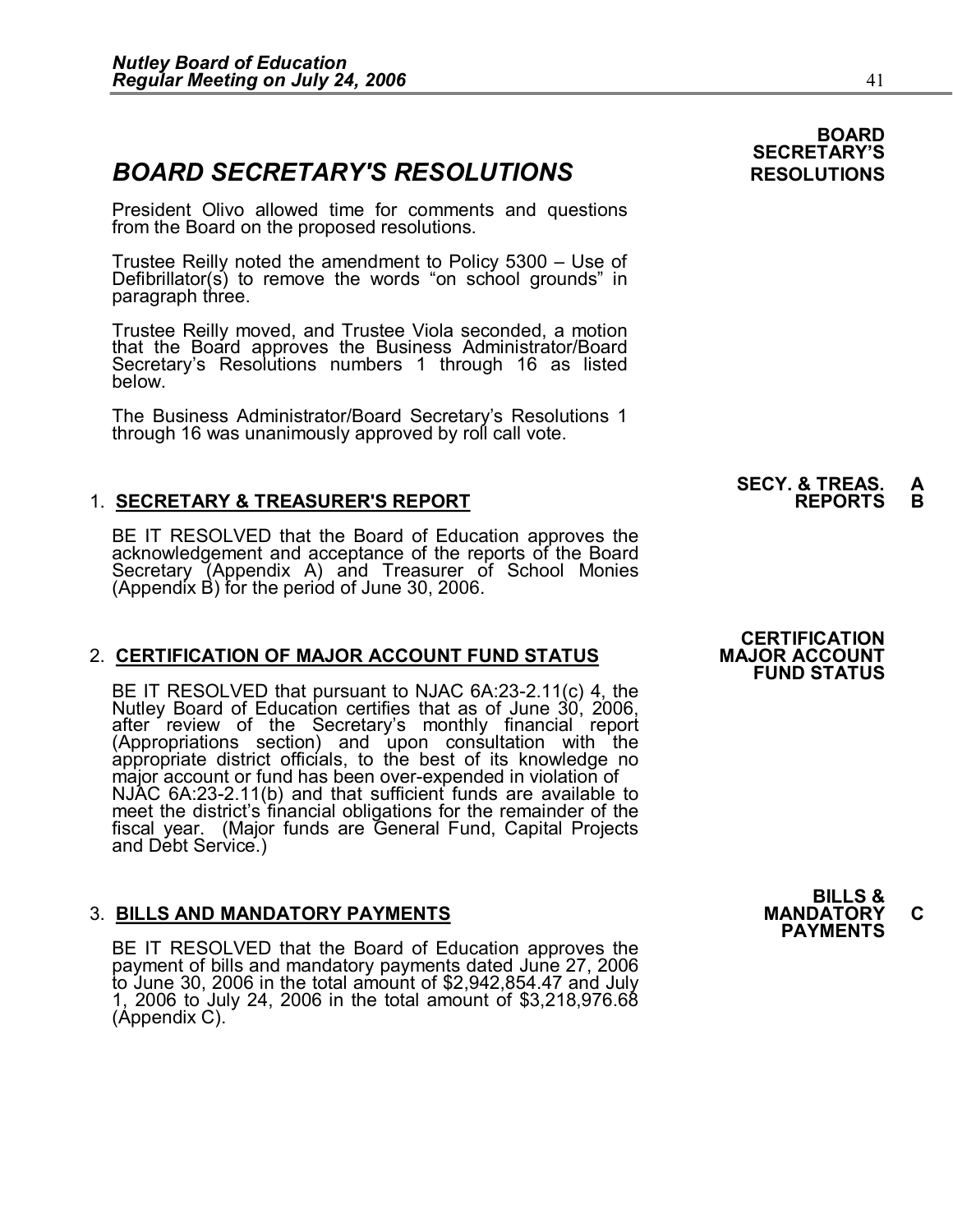# 4. **REQUESTS FOR USE OF SCHOOL BUILDINGS AND USE OF BUILDINGS D**

BE IT RESOLVED that the Board of Education approves the requests for the use of school buildings and grounds (Appendix D), that conform to the rules and regulations set by the Board of Education. Equication.<br>5. **TRANSFER SCHEDULE**<br>**5. TRANSFER SCHEDULE** SCHEDULE

5. TRANSFER SCHEDULE<br>BE IT RESOLVED that the Board of Education approves, in<br>compliance with NJAC 6A:23-2.11(c)3ii, and NJSA 18A:22-8-1, the transfers in the 2005-06 budget dated June 30, 2006 in the amount of \$544,534 as appended (Appendix E).

BE IT RESOLVED that the Board approves the following new Board Policies at this second reading which is on file in the Business Administrator's office:

| <b>Bylaws #0147</b> | <b>Board Member Compensation</b><br>and Expenses  | <b>Appendix F</b> |
|---------------------|---------------------------------------------------|-------------------|
| Regulation #3440    | Job Expenses – Teaching Staff<br>Members          | Appendix G        |
| Regulation #4440    | Job Expenses - Teaching Staff<br>Members          | Appendix H        |
| <b>Policy #8505</b> | <b>School Nutrition</b>                           | Appendix I        |
| Policy #8506        | School Lunch Program<br><b>Biosecurity Plan</b>   | Appendix J        |
| Policy #3223        | <b>Evaluation of Administrators</b>               | Appendix K        |
| <b>Policy #8140</b> | <b>Pupil Enrollments</b>                          | Appendix L        |
| Regulation#8140     | <b>Enrollment Accounting</b>                      | Appendix M        |
| <b>Policy #8330</b> | <b>Pupil Records</b>                              | Appendix N        |
| Regulation#8330     | <b>Pupil Records</b>                              | Appendix O        |
| <b>Policy #5300</b> | Use of Defibrillator                              | <b>Appendix P</b> |
| Policy #5530        | Substance Abuse                                   | Appendix Q        |
| Policy #5530.1      | <b>Student Random Alcohol</b><br>and Drug Testing | Appendix R        |

**GROUNDS AND GROUNDS**

**SCHEDULE**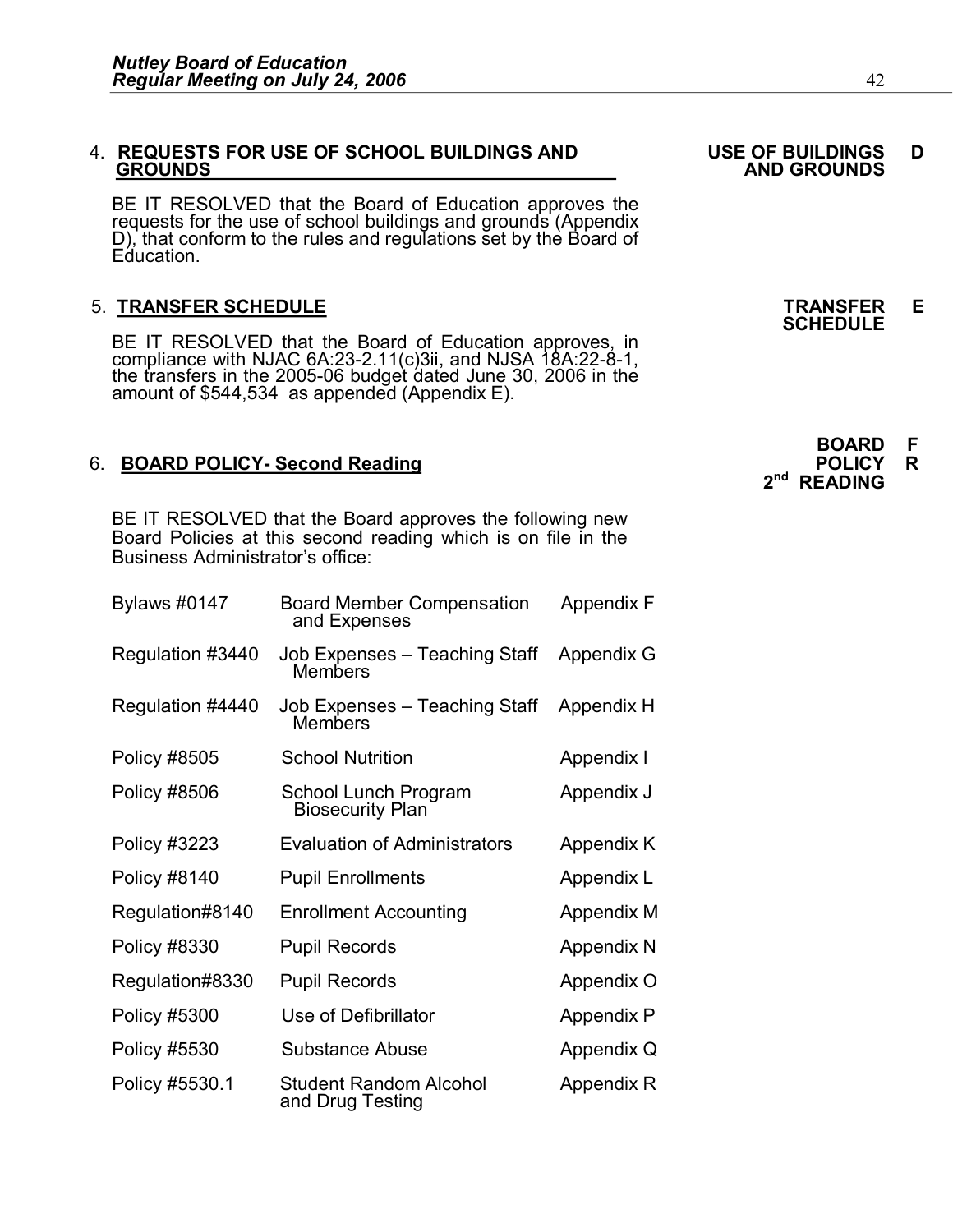#### 7. **APPROVAL OF CHANGE ORDER FOR ADDITIONS AND ALTERATIONS TO FRANKLIN MIDDLE SCHOOL**

BE IT RESOLVED that the Board of Education approves the<br>recommendations from DCM Architecture, Inc., our Architect,<br>and Tri-Tech Engineering, our Construction Manager, for<br>Change Order #1 through Change Order #3 (Appendix and Tri-Tecn Engineering, our Construction Manager, for<br>Change Order #1 through Change Order #3 (Appendix S) for<br>Additions and Alterations to Franklin Middle School. The<br>contract with Chanree Construction Co., Inc. will re increase or (decrease) in the amounts as follows:

|                 | Date    | Amount      |
|-----------------|---------|-------------|
| Change Order #1 | 6/26/06 | \$2,364.86  |
| Change Order #2 | 6/26/06 | \$5,336.10  |
| Change Order #3 | 6/30/06 | \$52,554.02 |

## 8. **PETTY CASH FUNDS**

WHEREAS, pursuant to NJAC 6:20-2.8 and Policy #615 (6620), a Board of Education may establish petty cash funds,

NOW, THEREFORE, BE IT RESOLVED that the Board of Education approves the following petty cash funds for schools to be established in the amounts listed: High School (Gregory Catrambone, Custodian) \$500

| <b>High School</b>                                                                                                                               | (Gregory Catrambone, Custodian)                    | \$500 |  |
|--------------------------------------------------------------------------------------------------------------------------------------------------|----------------------------------------------------|-------|--|
| <b>Franklin School</b>                                                                                                                           | (John Calicchio, Custodian)                        | 400   |  |
| Lincoln School                                                                                                                                   | (Principal, Custodian)                             | 300   |  |
| Radcliffe School                                                                                                                                 | (Sherrie Tolve, Custodian)                         | 300   |  |
|                                                                                                                                                  | Spring Garden School (Rosemary Clerico, Custodian) | 300   |  |
|                                                                                                                                                  | Washington School (Douglas Jones, Custodian)       | 300   |  |
| Yantacaw School                                                                                                                                  | (MaryLou Dowse, Custodian)                         | 300   |  |
| BE IT FURTHER RESOLVED that the Board of Education<br>approves the additional district-wide petty cash accounts to be<br>established as follows: |                                                    |       |  |

| Board of Education (Robert A. Green, Jr., Custodian)     | \$500 |  |
|----------------------------------------------------------|-------|--|
| Director of Extended Day (Maria Cervasio, Custodian)     | 500   |  |
| Pupil Transportation (Peggy Hollywood, Custodian)        | 400   |  |
| (Ann Marie Bruder, Custodian)<br><b>Special Services</b> | 300   |  |
| Technology (Nancy Kehayes, Custodian)                    | 300   |  |

**APPROVE CHANGE ORDER**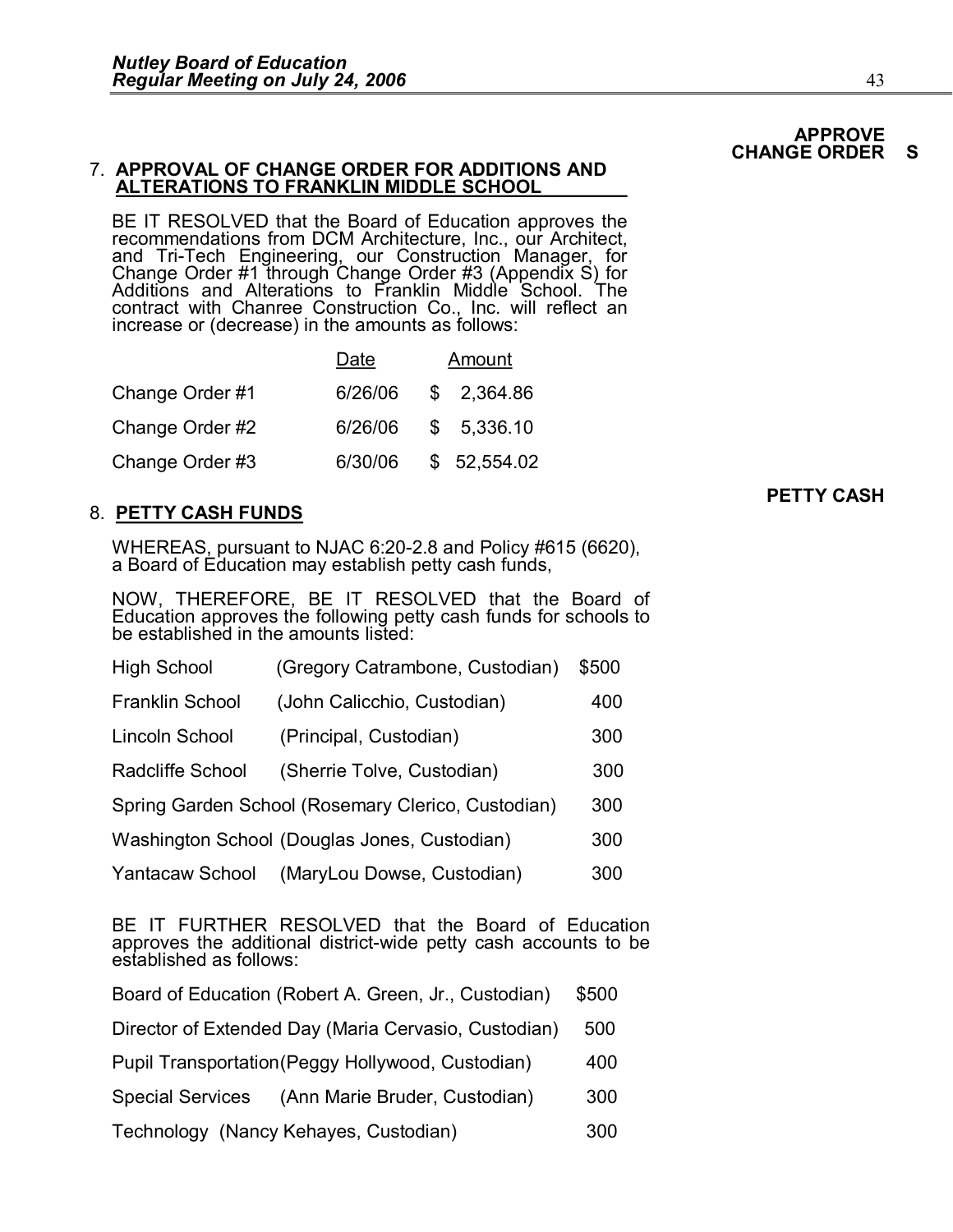and

BE IT YET FURTHER RESOLVED that the Board of Education approves the maximum expenditure for petty cash funds to be set at \$40 and that the individual petty cash funds are replenished by submitting a properly completed voucher to the Board of Education as necessary.

#### **DEPOSITORY OF SCHOOL FUNDS**

## 9. **DEPOSITORY OF SCHOOL FUNDS – Commerce Bank**

BE IT RESOLVED that Commerce Bank be designated as the official depository for the following accounts of the Nutley Board of Education for the  $2006-07$  school year, and

BE IT FURTHER RESOLVED that the following officers of the various accounts be authorized to sign checks drawn on the accounts.

Nutley High School Athletic Account

Two of the following signatures required:

Joseph Piro Gregory Catrambone Joseph Affinito Linda Jernick

School Accounts

Franklin School John Calicchio

or Michael Kearney<br>and Catherine Felici

Radcliffe School Sherrie Tolve

and Beverly Cullari

#### **APPROVE PARTIAL PAY CHANREE CONSTRUCTION CO.**

#### 10. **APPROVAL OF PARTIAL PAYMENT TO CHANREE CONSTRUCTION CO.**

**BE IT RESOLVED that the Board of Education approves partial payment** in the amount of \$1,025,011.10 to Chanree Construction Co. for the Franklin Middle School Additions and Alterations Project as per the recommendation BE IT RESOLVED that the Board of Education approves partial<br>payment in the amount of \$1,025,011.10 to Chanree<br>Construction Co. for the Franklin Middle School Additions and<br>Alterations Project as per the recommendation of t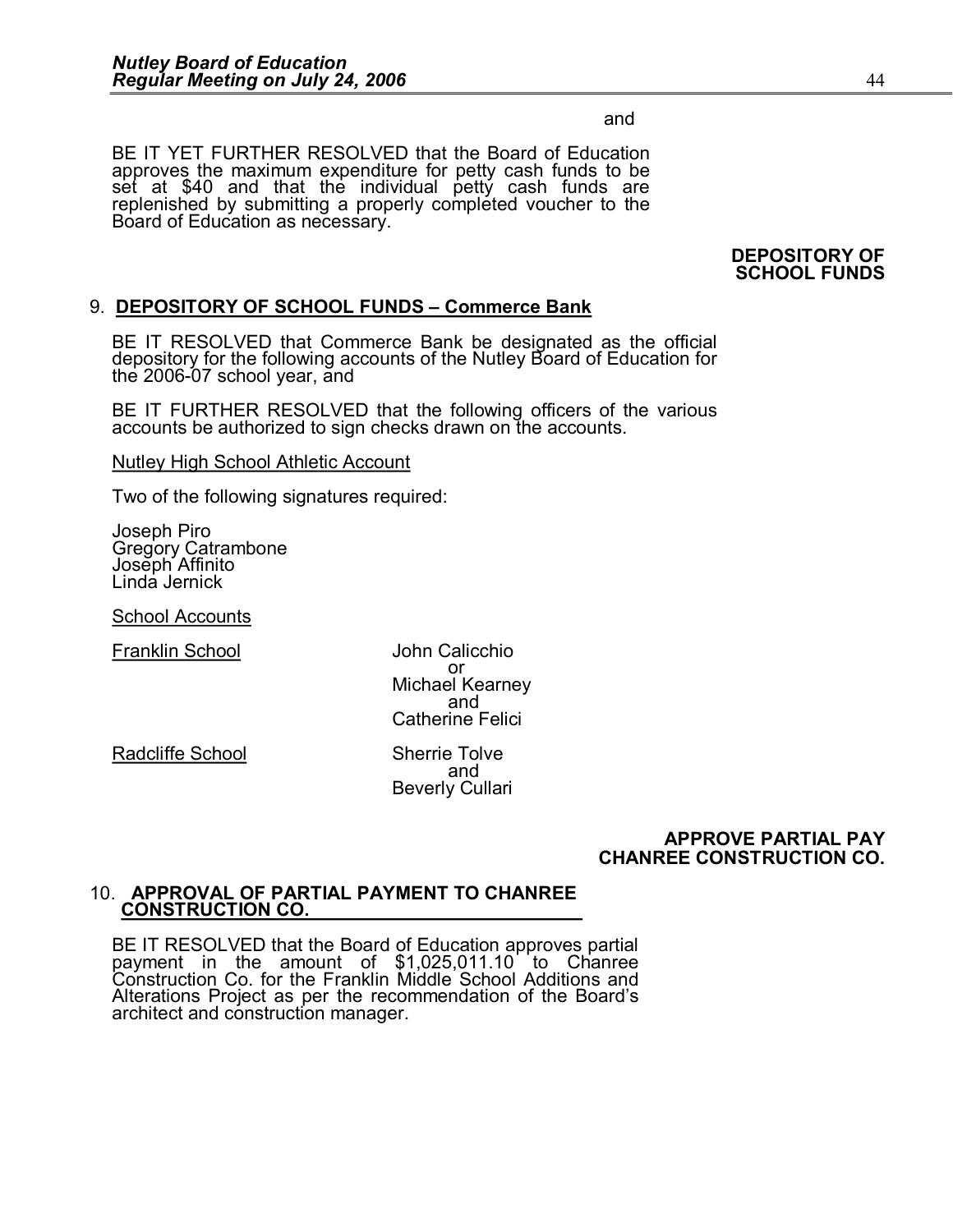#### **APPROVE PARTIAL PAY SPARTA STEEL CORP.**

#### 11. **APPROVAL OF PARTIAL PAYMENT TO SPARTA STEEL CORP.**

BE IT RESOLVED that the Board of Education approves partial<br>payment in the amount of \$184,676.99 to Sparta Steel Corp. for<br>the Franklin Middle School Additions and Alterations Project as<br>per the recommendation of the Board

#### 12. **APPROVAL OF PARTIAL PAYMENT TO A. PFLUGH, INC.**

BE IT RESOLVED that the Board of Education approves partial<br>payment in the amount of \$275,772.78 to A. Pflugh, Inc. for the<br>Franklin Middle School Additions and Alterations Project as per<br>the recommendation of the Board's manager.

**APPROVE PARTIAL PAY**

#### **APPROVE PARTIAL PAY TRU-VAL ELECTRIC CORP.**

#### 13. **APPROVAL OF PARTIAL PAYMENT TO TRU-VAL ELECTRIC CORP.**

BE IT RESOLVED that the Board of Education approves partial<br>payment in the amount of \$218,835.85 to Tru-Val Electric Corp.<br>for the Franklin Middle School Additions and Alterations Project<br>as per the recommendation of the B

#### **APPROVE PARTIAL PAY BILL LEARY**

#### 14. **APPROVAL OF PARTIAL PAYMENT TO BILL LEARY AIR CONDITIONING & HEATING**

BE IT RESOLVED that the Board of Education approves partial<br>payment in the amount of \$845,593.00 to Bill Leary Air<br>Conditioning & Heating for the Franklin Middle School Additions<br>and Alterations Project as per the recommen

#### 15.**BIDS FOR SCHOOL MUSIC SUPPLIES AND EQUIPMENT 20062007 SCHOOL YEAR**

WHEREAS bids for school music supplies and equipment were advertised on June 15, 2006, and

WHEREAS sealed bids for school masks capplies and equipment were<br>WHEREAS sealed bids for school music supplies and<br>equipment for the 2006/2007 school year were publicly opened equipment for the 2006/2007 school year were publicly opened WHEREAS sealed bids for school music supplies and<br>equipment for the 2006/2007 school year were publicly opened<br>and read aloud on July 11, 2006 at 11:00 a.m. in the office of<br>the Business Administrator/Board Secretary and the Business Administrator/Board Secretary, and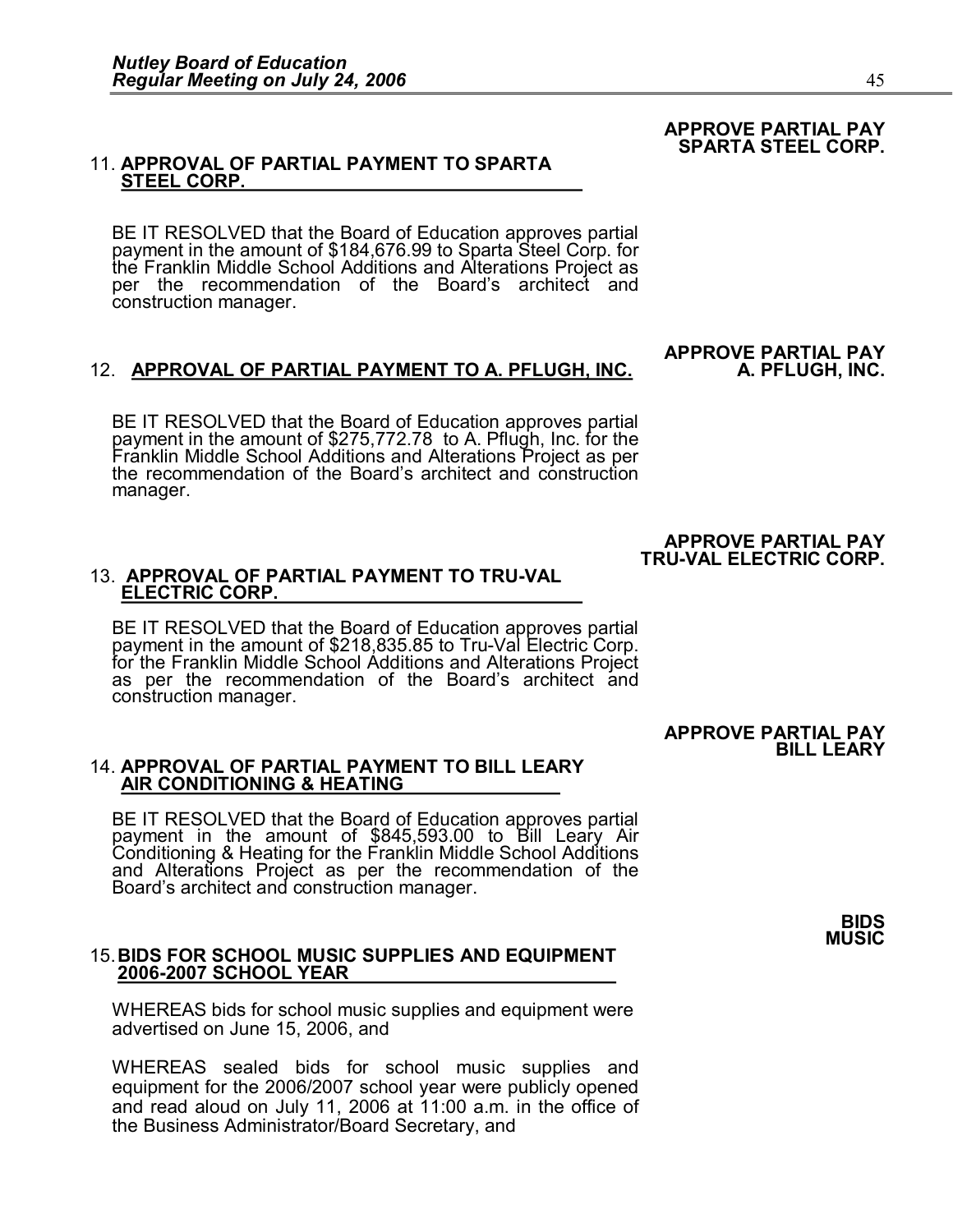WHEREAS the following bids were received in the following amounts:

| <b>Interstate Music</b><br>New Berlin, WI                                                                                                                                     | \$7,267.69   |  |
|-------------------------------------------------------------------------------------------------------------------------------------------------------------------------------|--------------|--|
| Wenger Corp.<br>Owatonna, MN                                                                                                                                                  | \$5,172.00   |  |
| <b>Washington Professional Systems</b><br>Wheaton, MD                                                                                                                         | \$4,220.98   |  |
| Victor's House of Music<br>Paramus, NJ                                                                                                                                        | \$6,665.00   |  |
| National Educational Music Co.<br>Mountainside, NJ                                                                                                                            | \$8,950.74   |  |
| <b>K&amp;S Music</b><br>Berkeley Heights, NJ                                                                                                                                  | \$4,063.15   |  |
| Peripole Bergerault, Inc.<br>Salem, OR                                                                                                                                        | \$<br>462.08 |  |
| NOW, THEREFORE, BE IT RESOLVED that the Board of<br>Education awards contracts, contingent upon all companies<br>submitting required paperwork and documentation, as follows: |              |  |
| <b>Interstate Music</b><br>New Berlin, WI                                                                                                                                     | \$3,249.99   |  |
| Wenger Corp.<br>Owatonna, MN                                                                                                                                                  | \$5,172.00   |  |
| Victor's House of Music                                                                                                                                                       | \$<br>104.00 |  |

National Educational Music Co. \$5,927.00 Mountainside, NJ

Paramus, NJ

#### **AMEND AGREEMENT CABLEVISION**

#### 16.**APPROVAL OF AMENDMENT TO AGREEMENT – CABLEVISION LIGHTPATH-NJ, INC.**

BE IT RESOLVED that the Board of Education approves the amendment made this 24<sup>th</sup> day of July, 2006 (hereinafter referred to as "Amendment #1") by and between CABLEVISION LIGHTPATH-NJ, INC. (hereinafter referred to as "Co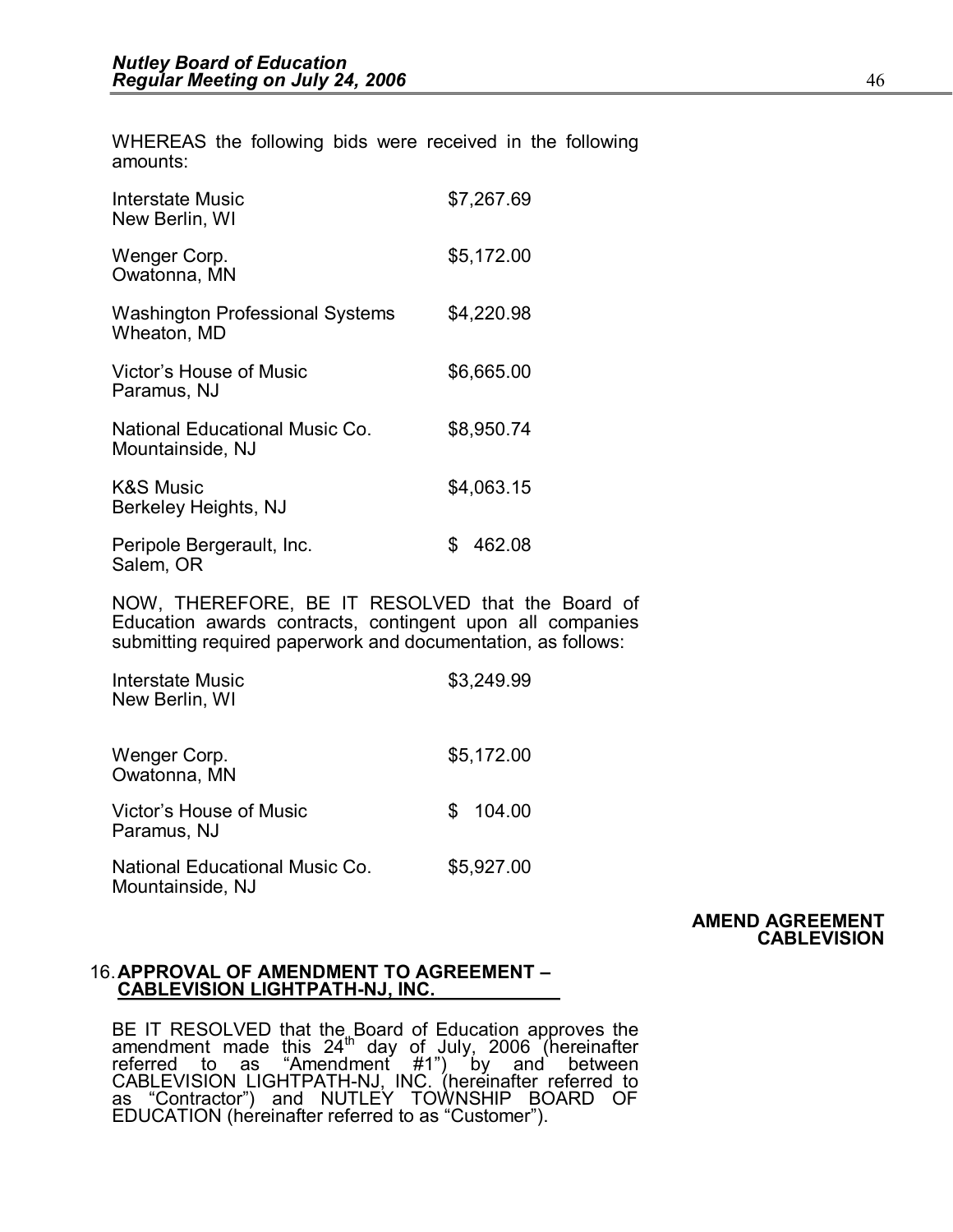Negalal Meeting on Sary 24, 2000<br>WHEREAS, Contractor and Customer entered into an<br>agreement dated May 29, 2001 (hereinafter referred to as the WHEREAS, Contractor and Customer entered into an<br>agreement dated May 29, 2001 (hereinafter referred to as the<br>"Agreement") whereby Contractor installed a Fiber Based<br>Private Network for Customer's use; and

Private Network for Customer's use; and<br>WHEREAS, the Agreement was assigned from Cablevision<br>MFR, Inc. to Cablevision Lightpath-NJ, Inc.; and

WHEREAS, the parties wish to extend the term of the Agreement for an additional five (5) year period and to modify the monthly recurring charge payable by customer pursuant to the Agreement.

NOW, THEREFORE, in consideration of the mutual covenants and considerations set forth in the Agreement and hereinafter, and other good and valuable consideration, the sufficiency of which is hereby acknowledged, the parties hereto agree as follows:

1. The term of the Agreement is hereby extended for an additional five (5) year period, commencing as of September 1, 2006 (hereinafter referred to as "Renewal Term"). Any subsequent terms and rates shall be subject to a w

2. During the Renewal Term, the monthly recurring charge payable by Customer shall be reduced to \$4,928.00.

3. All terms and conditions contained in the Agreement which are not amended by this Amendment #1 shall remain in full force and effect. All terms which are defined in the Agreement and used in this Amendment #1 shall have the same meaning herein as in the Agreement unless the context indicates otherwise.

IN WITNESS WHEREOF, the parties hereto have executed this Agreement on the day, month and year first written above.

#### **HEARING OF CITIZENS CITIZENS**

Resident Greg Palma stated his opposition to the manner in which the middle school had a name change.

Resident Greg Palma stated his opposition to the manner in<br>which the middle school had a name change.<br>Resident Samantha Palma, recent graduate of Franklin Middle<br>School, expressed her disappointment with the name change at the middle school.

Maureen Morris, Hackensack Teacher, spoke against Channel One and the educational problems her district encountered with its installation.

One and the educational problems her district encountered with<br>its installation.<br>Resident Maryanne Boniello, stated she does not agree with<br>Channel One in the district. She also asked the Business<br>Administrator to do a Resident Maryanne Boniello, stated she does not agree with<br>Channel One in the district. She also asked the Business<br>Administrator to do a financial analysis of the Channel One<br>contract. contract.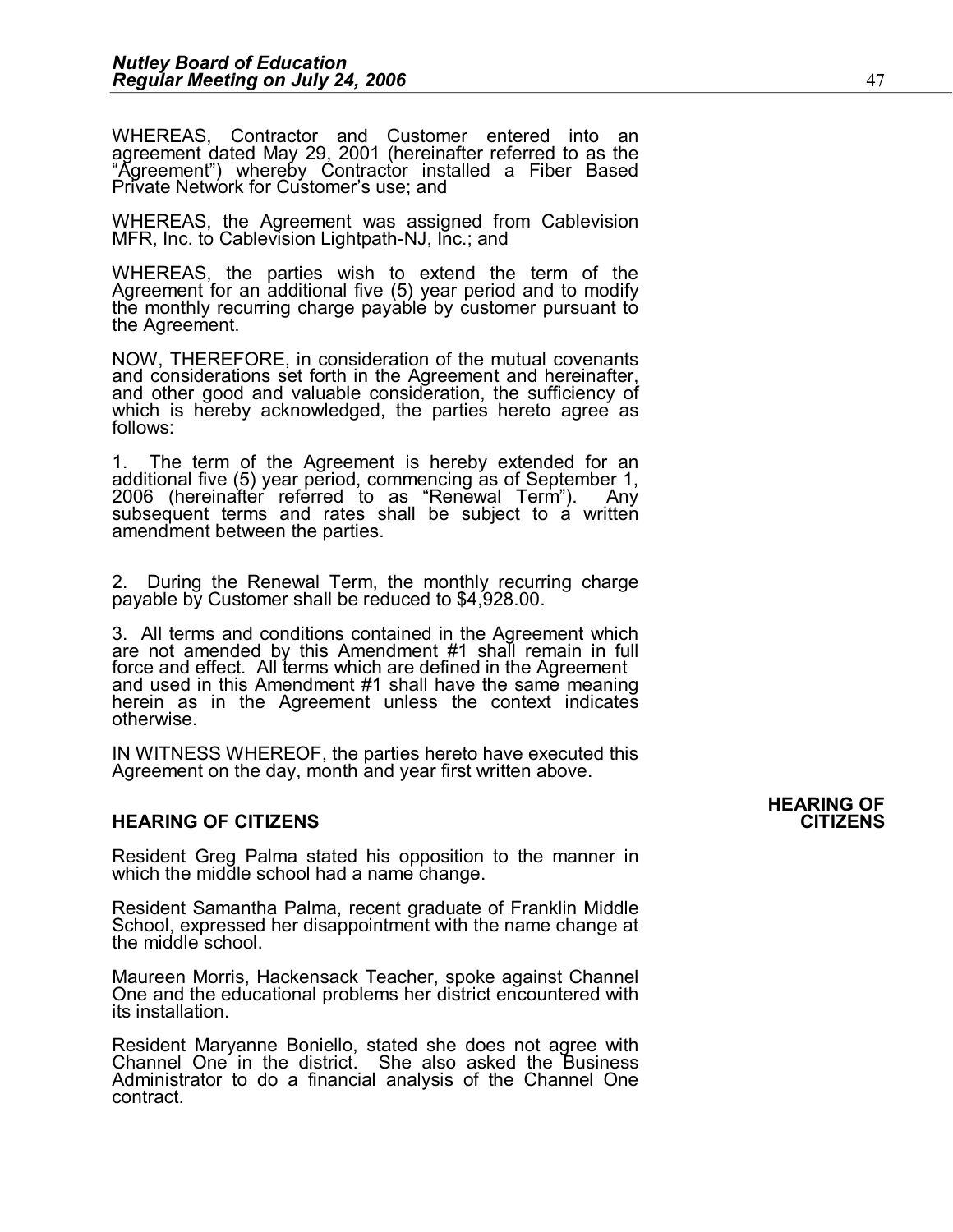Resident Terry Quirk, Representative for the Nutley Parent<br>Advocacy Network, thanked Mr. Zarra for hiring Ann Marie<br>Bruder, Director of Special Services. She also spoke<br>negatively about Channel One and encouraged the Board to sign the contract.

President Olivo asked for the name of the district that had Channel One removed.

Resident Maryanne Boniello said it was Stroudsburg, PA.

Resident Debbie Russo asked several questions regarding Pomptonian and the future of the food service department.

Resident Gretta Lydon spoke against Channel One in our district.<br>Superintendent Zarra and Board President Olivo responded to<br>the above questions. the above questions.

## **OLD BUSINESS OLD BUSINESS**

Trustee Casale stated that he would like to receive more information before decisions are made to go ahead with permanent striping and a pocket for a Christmas tree on the<br>Oval.

President Olivo stated that a decision was not made and suggested taking a vote on the permanent striping. **PERMANENTLY STRIPE** 

**OVAL**

Trustee Casale made a motion, seconded by Trustee Moscaritola, to call the role for permanently stripping the Oval.

The motion was carried out with the following exception:

Trustees Casale, Moscaritola and Reilly voted "No".

## **NEW BUSINESS NEW BUSINESS**

Trustee Moscaritola introduced the idea of starting the Board meetings at 6:00 PM and going right into Executive Session. After a Board discussion the following resolution was moved: **START BD. MTGS** 

Trustee Moscaritola moved, Trustee Reilly seconded, a motion that the Regular Board Meeting start at 6:30 PM and begin the<br>Executive Session immediately. After the Executive Session is finished resume the public portion of the meeting.

The motion was carried out with the following exception:

Trustees Alamo and Parisi voted "No".

# **WITH EXEC. SESSION**